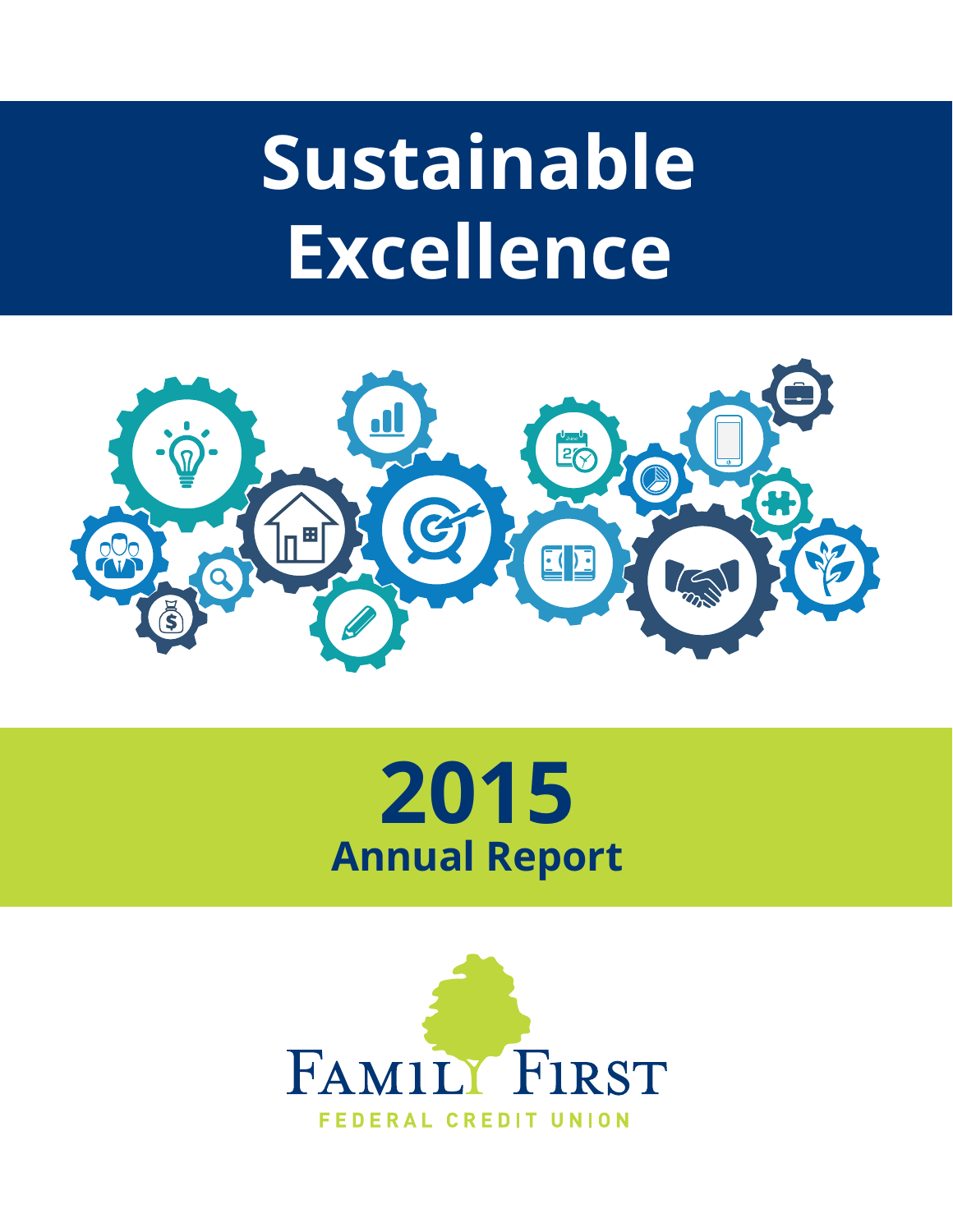# **MESSAGE FROM THE PRESIDENT/CEO and ChairMan**

## **Understanding and Embracing Sustainable Excellence.**

A credit union that embraces the philosophy of sustainable excellence is well positioned to be a vital part of the community, today, and into the future. Our Board of Directors, along with the dedicated staff and volunteers of Family First, embrace and demonstrate the characteristics of what it takes to be sustainably excellent. Five of those characteristics can be found below...

## **Financial Performance**

Our 2015 financial results were stellar. Our assets grew by 8.6%, loans provided to members grew by 9.4% and member shares grew by 9.0%. It was a record year for mortgage originations as we helped to make homeownership a reality for our members with over \$34 million in mortgage loans. The efforts of our staff and referrals from our existing members are the driving factors for this solid growth. Our credit union has reached an asset level of \$170 million, while maintaining a disciplined culture of safety and soundness. In 2016, we look forward to continuing to be a financial institution that generates deposits locally and lends those deposits to our friends and neighbors.

## **Member and Employee Satisfaction**

In 2015, the position of Member Service Manager was established to facilitate the expansion and focus of a quality member service experience. A structured goal program was developed to help staff identify areas of focus to assist our current members and bring new members to the Credit Union. Also, a formalized member onboarding marketing program was

introduced in 2015. We look forward to continuing to nurture the culture of a member focused financial institution that is here to help our community thrive economically.

Employee training and career counseling is an area that we recognize is critical to the Credit Union's success and to our employees' satisfaction. A renewed emphasis in these areas has become a focus and will carry us into the coming years.

## **Operating Efficiency and Effectiveness**

55 hard-working employees, along with our volunteer board and committee members, serve the over 14,000 members of Family First each day. This is pretty impressive given the tens of thousands of employees that megabanks employ to deliver their service, which is typically subpar to Family First. Our 4 locations throughout Monroe County give us the opportunity to expand our membership, which is unique for a credit union our size. We are looking to further diversify our portfolio in the coming year as we expand lending and deposit services for business members.



TOM DAMBRA President/CEO



JAMES COSTELLO Chairman of the Board

*"We look forward to continuing to nurture the culture of a member focused financial institution that is here to help our community thrive economically."*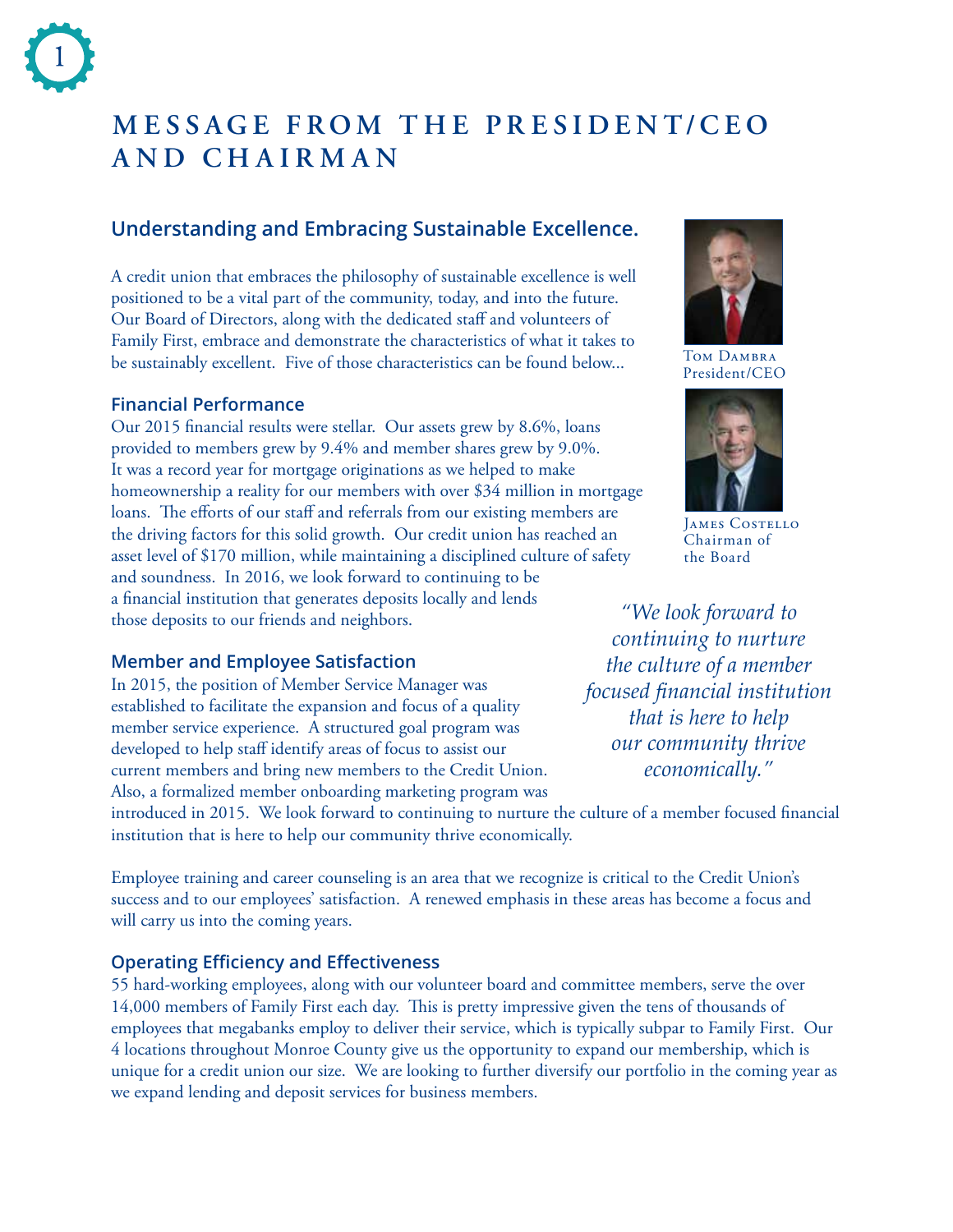

## **Community Well Being**

The credit union movement is centered around "People, not Profit". It is in Family First's mission to give back to our community. A very special event that took place in 2015 was the dedication of the Gary Lazenby Pavilion at the Eastside YMCA. Gary was a long time Board Member of Family First who passed away in 2014. It was our honor to dedicate the Pavilion in his name and commemorate him for his 31 years of service as a Board Member.

We take pride in either hosting, sponsoring, or participating in the following: Family First Harvest Festival, Santa comes to Family First, East Rochester Clothing Drive for the ER Schools and "My Friend's Closet," Penfield Business Association Golf Tournament to benefit Shepherd Home, East Rochester Clean Sweep, Town of Penfield 5K, Penfield Coaches vs. Cancer Basketball Tournament, and many others.

#### **Innovation**

The face of financial services has changed over the last decade and most certainly will change in the coming decades. In 2015 we implemented online, secure signature capability as an added convenience for our members. EMV chip technology was incorporated into our debit card offering and we expect that same technology to be available in our credit cards during 2016. Infrastructure is key to innovation and these are just a few of the upgrades that took place in 2015: Updated telephone hardware and systems, wireless internet access for members and visitors, redundant data connections for business continuity and physical security system upgrades to video systems.

As we look to the future, we recognize how important technology will be to our continued success. Mobile banking, remote deposit capture, person to person, business to business and those products that are unknown at this point will continue to evolve. We will work hard to bring these technologies to you to make your banking even easier, while continuing to be "right around the corner" at your local branch should you need us.

Transition is natural for any organization, however, it takes a lot of hard work to get it right. In 2015, your Board of Directors spent a significant amount of time identifying a new President for the organization. These were big shoes to fill as Christine Peters had done an excellent job leading Family First over the last 8 years. We would like to thank Christine for all of her contributions to Family First and we wish her all the best in the next stage of her career. Finally, we would like to thank our members for their continued trust in our organization as we deliver sustainable excellence each and every day.

Sincerely,

 $\sqrt{k}$ 

Tom Dambra President/CEO

Jom P. Contells

James Costello Chairman, Board of Directors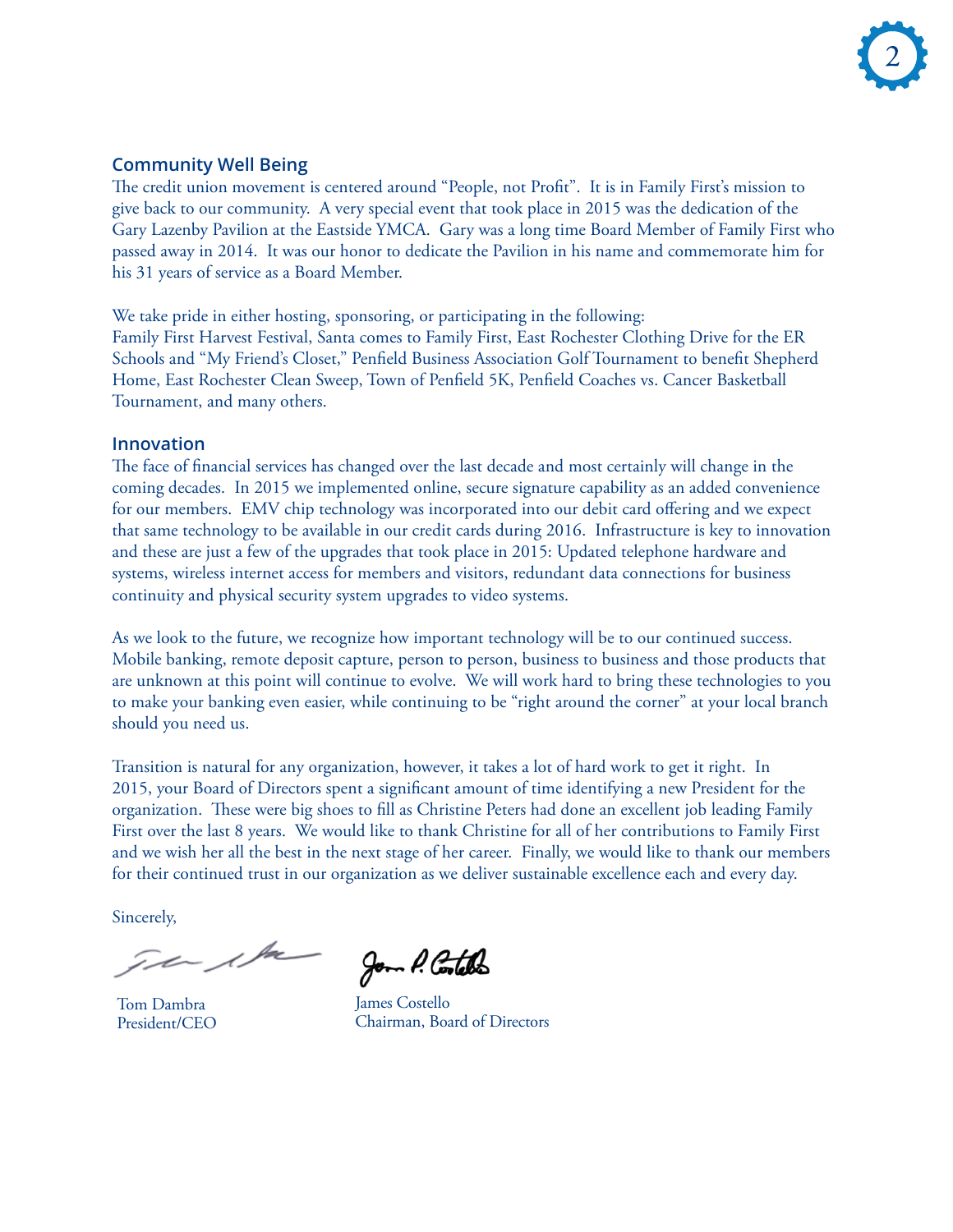

## STATEMENT OF INCOME FOR THE YEARS ENDING D E C E M B E R 31, 2015 & 2014

|                                                      | 2015          | 20I4         |
|------------------------------------------------------|---------------|--------------|
| <b>INTEREST INCOME</b>                               |               |              |
| LOANS TO MEMBERS                                     | \$6,412,273   | \$5,566,761  |
| <b>INVESTMENTS</b>                                   | \$172,127     | \$206,422    |
| <b>TOTAL INTEREST INCOME</b>                         | \$6,584,400   | \$5,773,183  |
|                                                      |               |              |
| <b>INTEREST AND DIVIDEND EXPENSE</b>                 |               |              |
| DIVIDENDS ON MEMBER AND NON-MEMBER DEPOSITS          | $*(633,585)$  | $(*480,000)$ |
| <b>INTEREST ON BORROWED FUNDS</b>                    | ( \$118, 831) | $(*39,193)$  |
| TOTAL INTEREST AND DIVIDEND EXPENSE                  | $(*752, 416)$ | $(*519,193)$ |
| NET INTEREST INCOME BEFORE PROVISION FOR LOAN LOSSES | \$5,831,984   | \$5,253,990  |
|                                                      |               |              |
| PROVISION FOR LOAN LOSSES                            | $(*245,934)$  | $(*293,029)$ |
| NET INTEREST INCOME AFTER PROVISION FOR LOAN LOSSES  | \$5,586,050   | \$4,960,961  |
|                                                      |               |              |
| NON-INTEREST INCOME                                  |               |              |
| FEES, CHARGES AND OTHER OPERATING INCOME             | \$2,441,653   | \$2,307,018  |
|                                                      |               |              |
| NON-INTEREST EXPENSES                                |               |              |
| <b>COMPENSATION AND BENEFITS</b>                     | \$3,316,431   | \$3,100,042  |
| <b>OFFICE OCCUPANCY AND OPERATIONS</b>               | \$2,226,549   | \$1,899,177  |
| PROFESSIONAL AND OUTSIDE SERVICES                    | \$1,139,610   | \$977,949    |
| FEDERAL OPERATING FEE                                | \$28,026      | \$25,754     |
| <b>NCUA CHARGES</b>                                  | $$ -0 -$      | $$ -0 -$     |
| <b>ASSOCIATION DUES</b>                              | \$40,880      | \$40,311     |
| <b>TOTAL NON-INTEREST EXPENSES</b>                   | \$6,751,496   | \$6,043,233  |
|                                                      |               |              |
| <b>NET INCOME</b>                                    | \$1,276,207   | \$1,224,746  |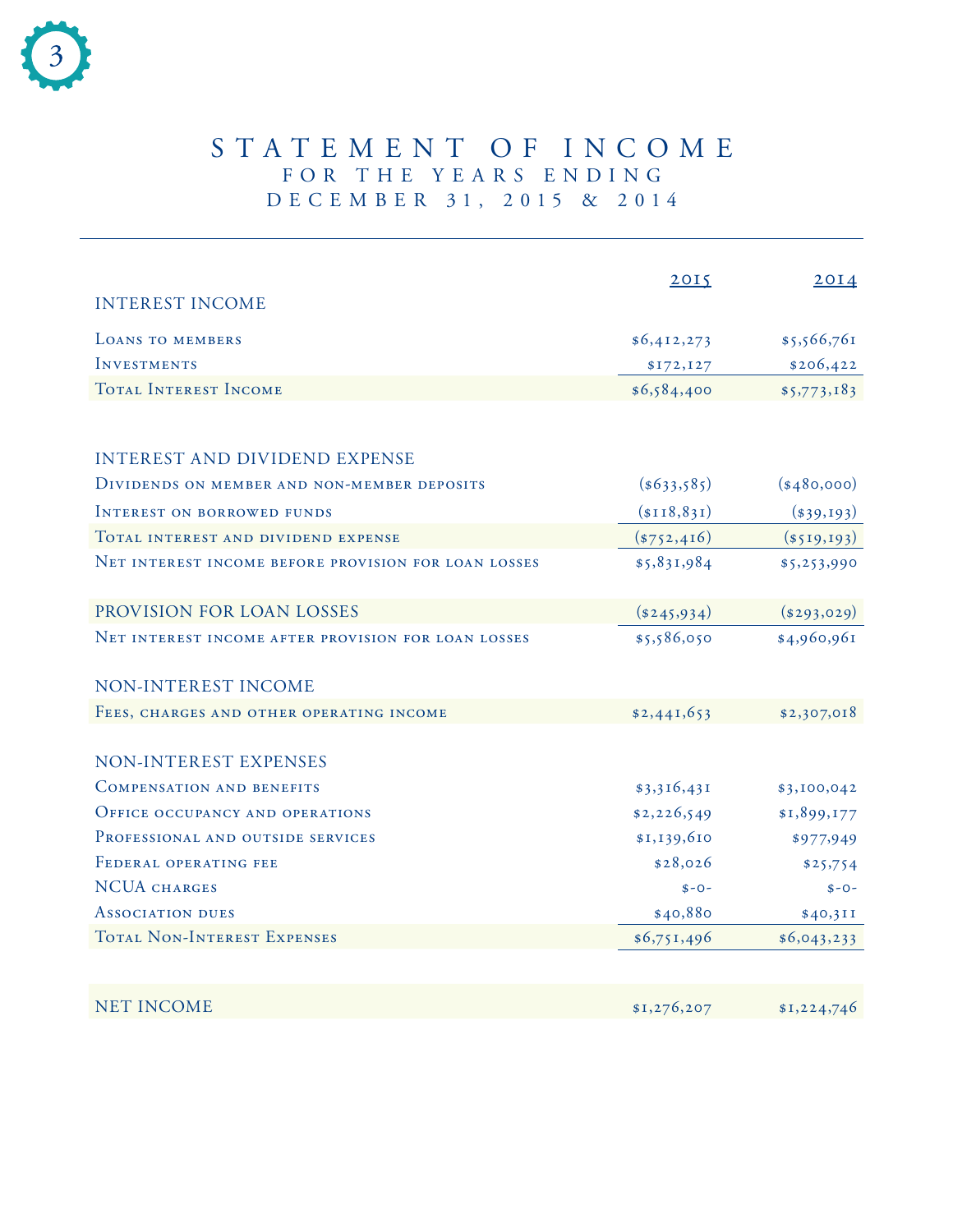## STATEMENT OF financial condition A s of D ecember 31, 2015 & 2014

|                                              | 2015          | 20I4          |
|----------------------------------------------|---------------|---------------|
| <b>ASSETS</b>                                |               |               |
| CASH AND CASH EQUIVALENTS                    | \$1,433,612   | \$I, I55, 290 |
| INVESTMENTS IN CERTIFICATES OF DEPOSIT       | \$13,184,000  | \$16,420,000  |
| OVERNIGHT DEPOSITS AT FINANCIAL INSTITUTIONS | \$9,400,119   | \$1,650,177   |
| CASH VALUE OF INSURANCE ANNUITY INVESTMENT   | \$1,501,560   | \$1,458,590   |
| CAPITAL SHARES OF CORPORATE CREDIT UNION     | \$173,007     | \$173,007     |
| <b>FHLB STOCK</b>                            | \$555,300     | \$556,900     |
| LOANS TO MEMBERS, NET                        | \$135,519,395 | \$127,054,331 |
| <b>ACCRUED INTEREST RECEIVABLE</b>           | \$500,782     | \$454,869     |
| PREPAID EXPENSES AND OTHER ASSETS            | \$898,094     | \$699,679     |
| PROPERTY AND EQUIPMENT, NET                  | \$5,675,544   | \$5,856,125   |
| <b>NCUSIF DEPOSIT</b>                        | \$1,329,080   | \$1,208,347   |
| <b>TOTAL ASSETS</b>                          | \$170,170,493 | \$156,687,315 |

## LIABILITIES AND MEMBERS' EQUITY

### LIABILITIES

| MEMBER AND NON-MEMBER DEPOSITS                            | \$139,944,142 | \$128,394,949 |
|-----------------------------------------------------------|---------------|---------------|
| <b>BORROWINGS</b>                                         | \$10,118,053  | \$10,000,000  |
| ACCRUED DIVIDENDS PAYABLE                                 | \$15,430      | \$12,695      |
| ACCOUNTS PAYABLE, ACCRUED EXPENSES, AND OTHER LIABILITIES | \$2,032,363   | \$1,495,373   |
| <b>TOTAL LIABILITIES</b>                                  | \$152,109,988 | \$139,903,017 |

## MEMBERS' EQUITY

| REGULAR RESERVE                        | \$2,451,043   | \$2,451,043   |
|----------------------------------------|---------------|---------------|
| UNDIVIDED EARNINGS                     | \$15,609,462  | \$I4,333,255  |
| ACCUMULATED OTHER COMPREHENSIVE INCOME | $S - O -$     | $S - O -$     |
| TOTAL MEMBERS' EQUITY                  | \$18,060,505  | \$16,784,298  |
| TOTAL LIABILITIES & MEMBERS' EQUITY    | \$170,170,493 | \$156,687,315 |

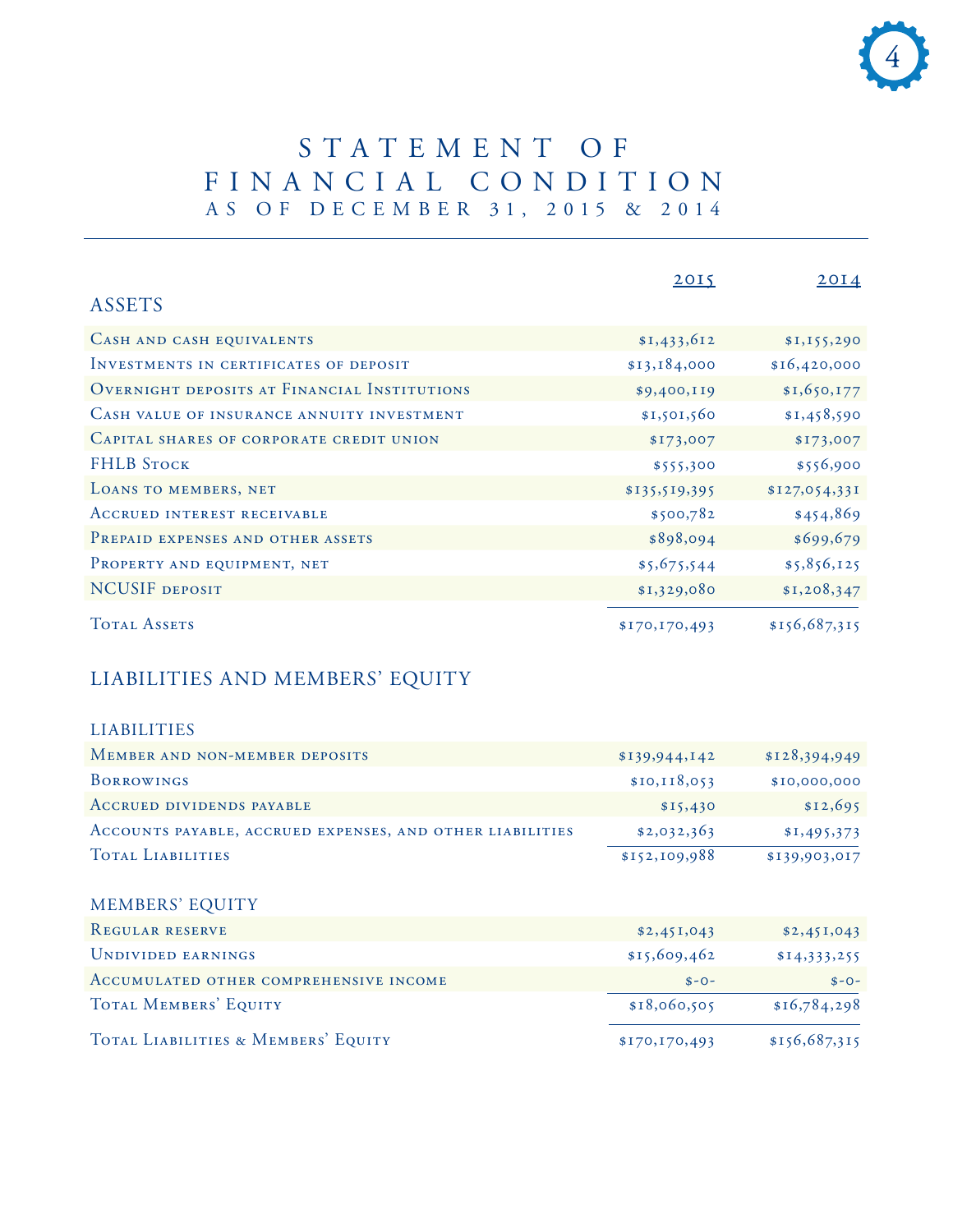

# FAMILY FIRST IS PROUD TO SUPPORT OUR COMMUNITY



Throughout 2015, the Family First staff and management participated in a number of activities that supported the East Rochester, Henrietta, Penfield and Webster communities. As a local financial institution, our employees live in the communities we serve, and we are happy to help and demonstrate our commitment to those communities.

# LEADERSHIP, LAUGHTER, LEGACY

We're proud to award the **Ninth Annual Len Szumiloski Scholarships** in the name of the former President and CEO of Family First (then known as the Penfield Federal Credit Union) from 1972 to 1997. Len passed away in 2005, but his spirit lives on in the credit union's love for the community and the people it serves.



For 2015-16, we asked applicants to select a topic from Family, Integrity, Relationships, Service and Trust, our Family First values, and to describe how important it is in their everyday lives and future. The two student members selected were evaluated not only on their essay submissions, but their excellent scholastic records, extracurricular activities, community involvement, and a focus on the credit union's and our founder's philosophy of "people helping people." We are pleased to award our two \$1,000 scholarships to Matthew Ambalavanar from Webster Schroeder High School and Leah Cooney from Webster Thomas High School. Congratulations and good luck in all your future endeavors!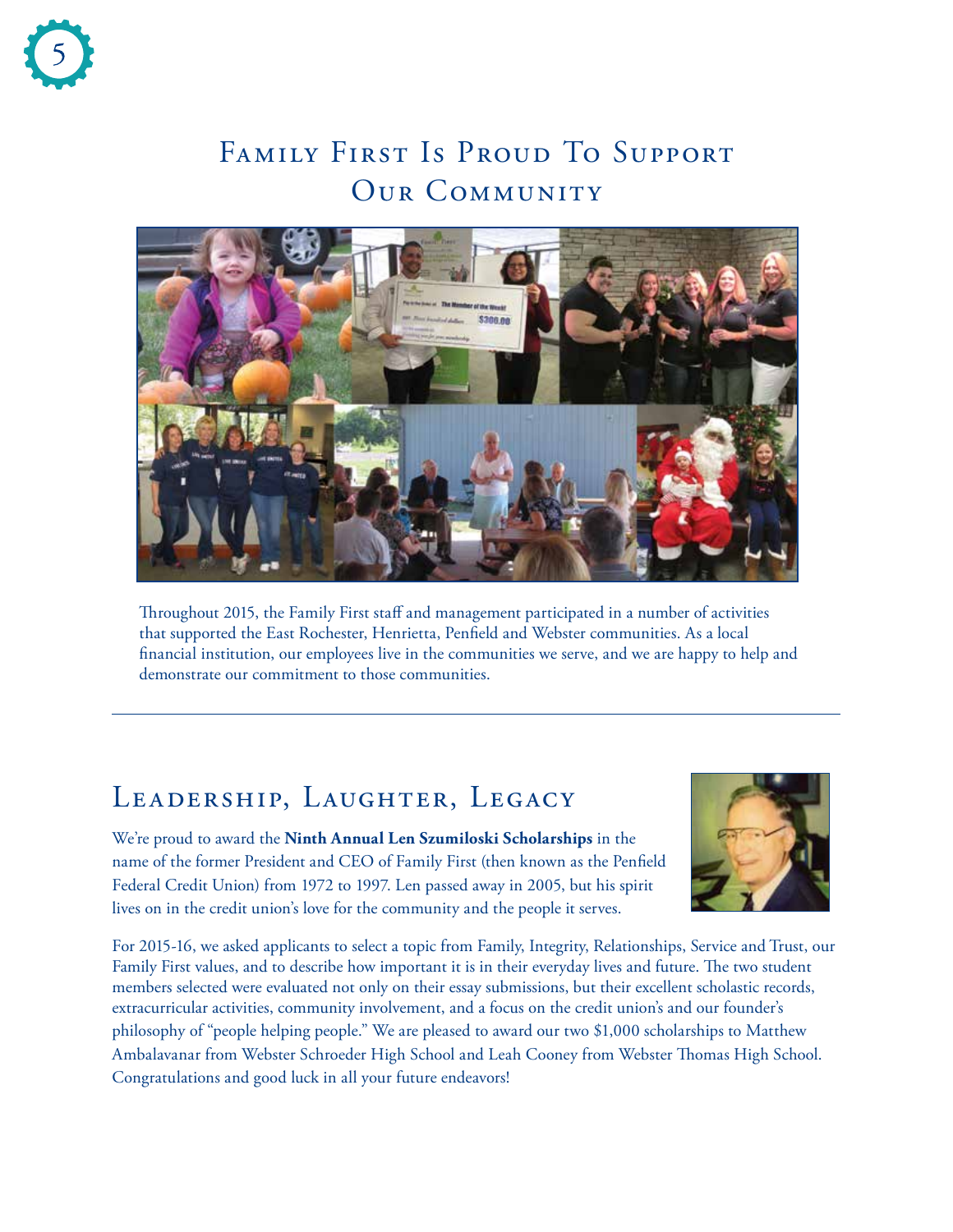# Supervisory Committee Message



Hugh Franklin Chairman of the Supervisory Committee

The basic function of the Supervisory Committee is to monitor the safety and soundness of the credit union. In short, to make sure your

funds are secure. We do that by conducting a series of reviews and audits to validate various facets of the credit union that include: audits of loan files, surprise cash counts at the teller line, cash counts of the vault, and verification of closed accounts.

The committee also reviews internal controls such as operational and financial standards, financial statements, external auditor's report, maintenance of internal controls, and verifying the investment holdings of the credit union. In addition, we are responsible for overseeing the financial reporting process to all governmental agencies and ensuring that management has established an effective structure of internal controls. We have engaged an "internal" auditor to assist us with this process.

We are also in charge of scheduling and monitoring an audit by a Certified Public Accounting firm. We have contracted with The Bonadio Group to conduct an audit of the credit union's financial records and system of internal controls as of December 31, 2015. The auditors report directly to the Board of Directors and Supervisory Committee on any findings. We are pleased to announce that again this year there weren't any exceptions to report.

The current Supervisory Committee members include: Hugh Franklin, Chairman; Ken Dell, Greg Evershed and Brian Short. We also want to recognize Barbara Moehle who "retired" after many years as a volunteer on the committee.

To contact the Committee, you may write to us at PO Box 25393, Rochester, NY 14625 or e-mail us by going to www.familyfirstny.com, clicking on "Contact Us" and submitting the form.

Thank You To Our Employees Celebrating Their Anniversary With Family First We Appreciate All You Do.



**Mary Cicero** *Accounting* 20 Years



**Heather Bur khart** *Member Services* 10 Years



**AMY DORSCHEID** *Collections* 10 Years



**Alice Hook er** *Member Services* 5 Years